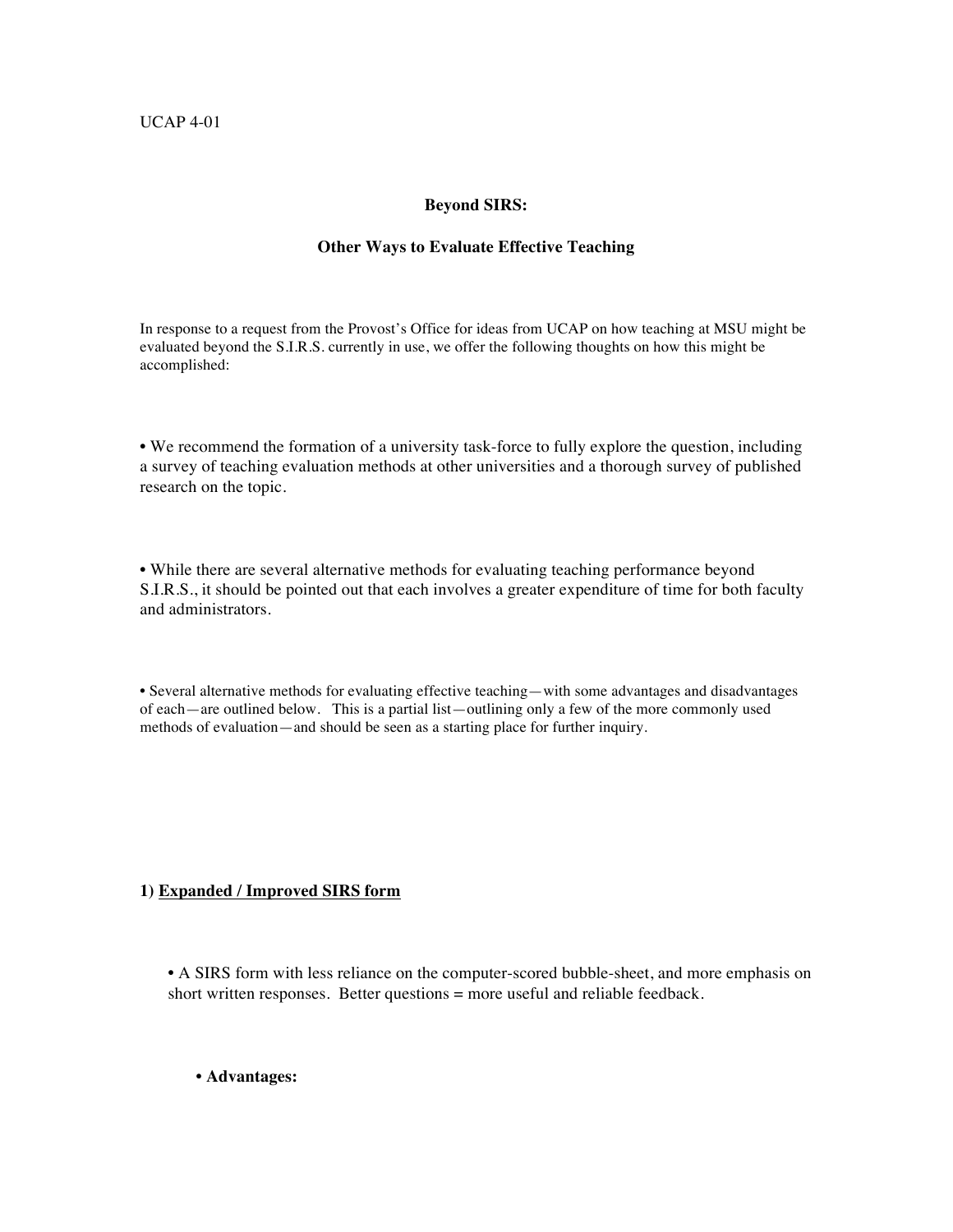- Easily administered at the end of the semester.
- Comparatively easy to evaluate.
- Doesn't involve a major departure from the current system.

#### • **Disadvantages:**

- Fraught with many of the perceived difficulties of the current SIRS system.
- Time consuming and thus, more expensive than the current system.

## **2) Classroom Visits**

**•** Annual / Semi-annual visits to classroom / lab by other faculty members designed to monitor classroom teaching.

### • **Advantages:**

**•** Provides a professional (non-student) perspective on a faculty member's classroom methods.

**•** Provides a beneficial exposure to other perspectives on teaching for both faculty members.

## • **Disadvantages:**

- Time consuming: may be seen as yet another burden on faculty.
- May be seen as invasive.
- Subject to cronyism / departmental politics.

**•** Limited in scope: evaluates only one day's classroom activities, and ignores the fact that much teaching occurs *outside* the classroom.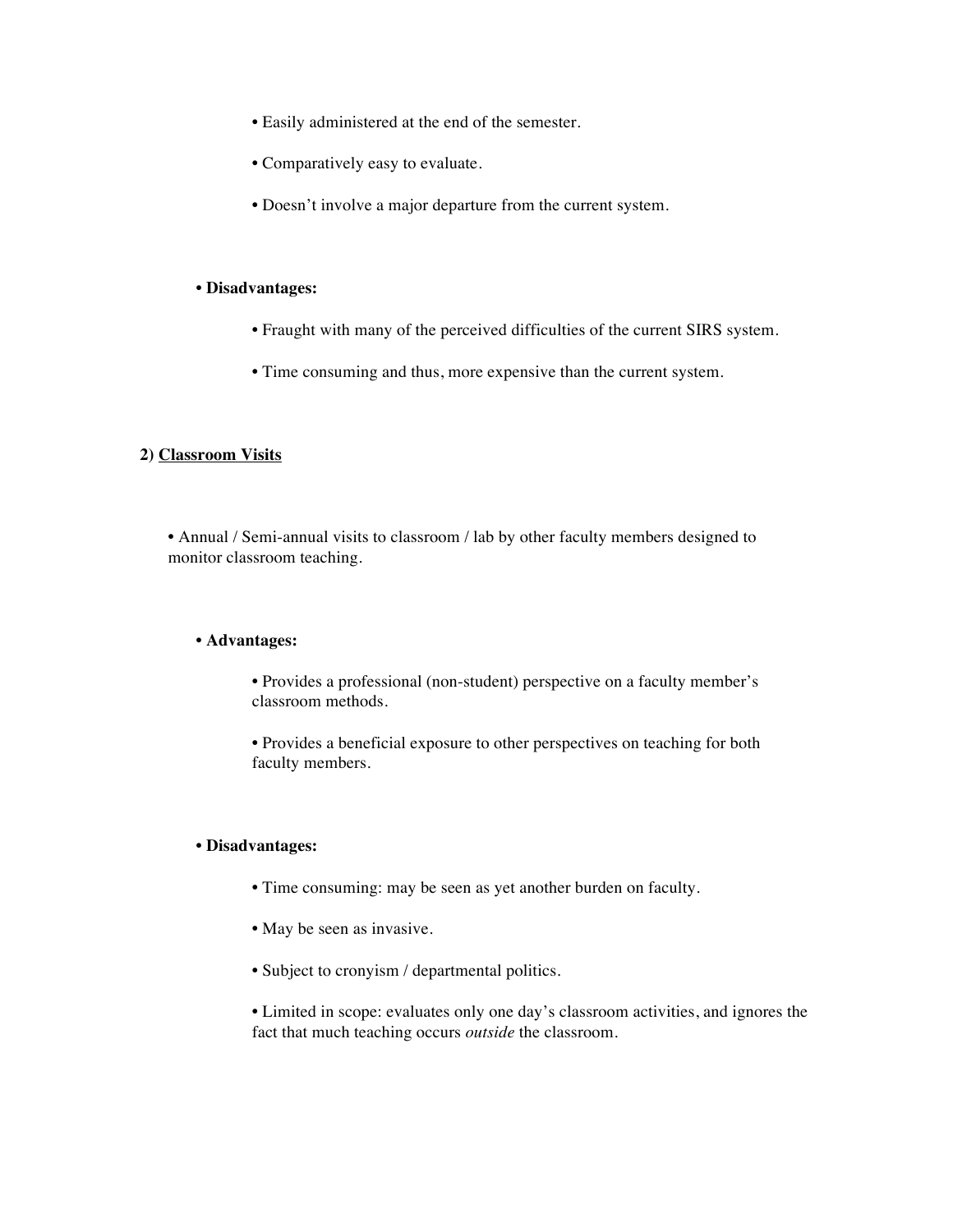### **3) Teaching Portfolios**

• A "paper trail" of a faculty member's teaching effectiveness which could be annually reviewed. Might include items such as syllabi, problem sets, assignments, self evaluations, student comments / letters, and other evidence of innovative and effective teaching.

### • **Advantages:**

• Perhaps the most detailed and all-inclusive method of evaluating teaching.

• The process of putting together a teaching portfolio can be, in itself, a step towards more effective teaching.

### **• Disadvantages:**

- Can be time consuming and difficult to evaluate.
- Subjective, and thus apt to focus on strengths rather than weaknesses.
	- Concerns over whether a polished teaching portfolio = great teaching.

### **4) Annual self evaluation by faculty**

**•** A yearly document, written by each faculty member, discussing in detail his or her teaching performance during the previous year.

### **• Advantages:**

**•** May be completed annually as a regular part of year-end activities.

• As with the use of teaching portfolios, self reflection about one year's teaching may lead to improvement in the next year's work.

### • **Disadvantages:**